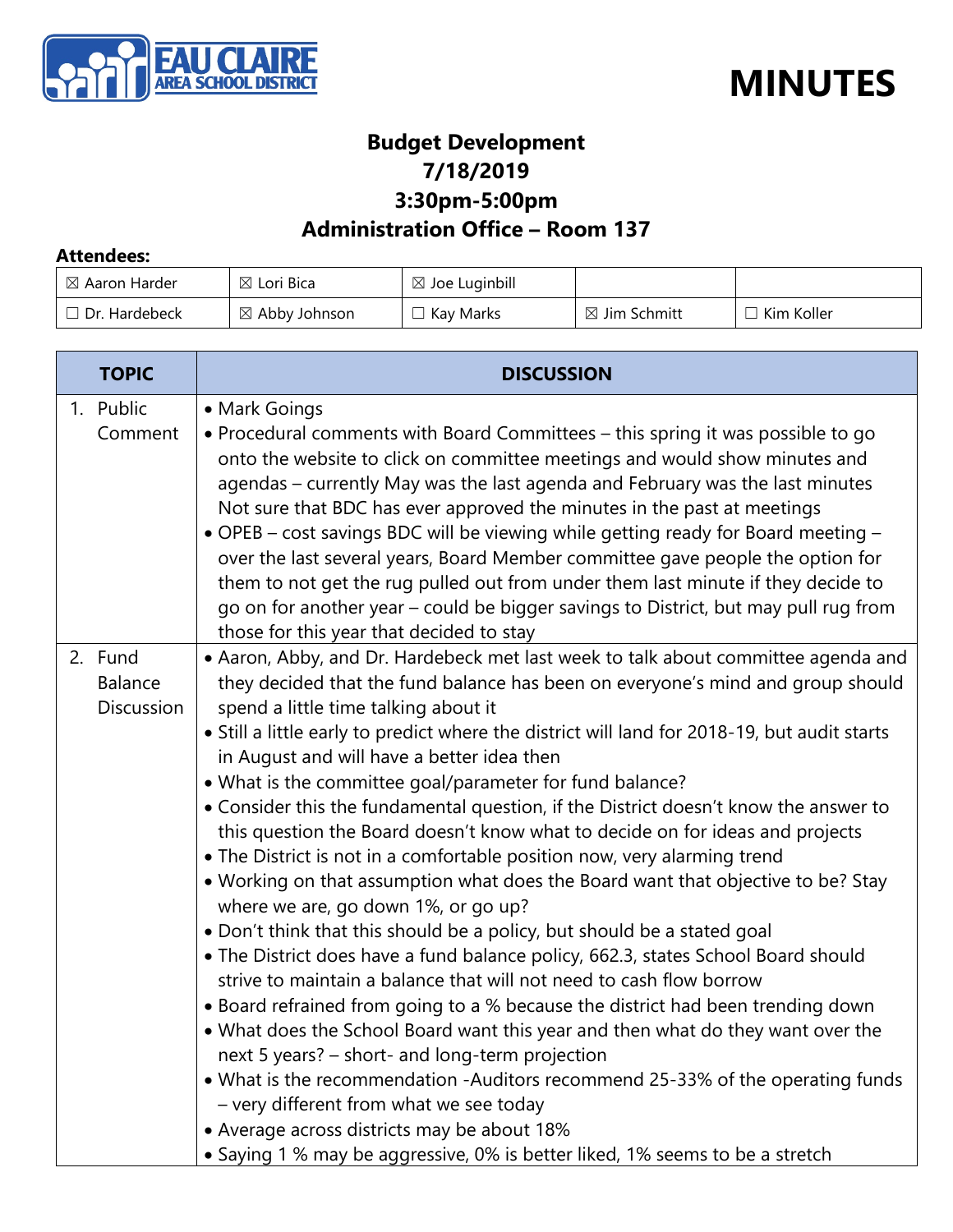| <b>EAU CL</b><br>AREA SCHOOL<br><b>MINUTES</b>                                                                                                                                                                                                                                                                                                                                                                                              |
|---------------------------------------------------------------------------------------------------------------------------------------------------------------------------------------------------------------------------------------------------------------------------------------------------------------------------------------------------------------------------------------------------------------------------------------------|
| • Expense ended at \$3.5 and \$1M for salary, looking close to a \$5M deficit - will look                                                                                                                                                                                                                                                                                                                                                   |
| different based upon the state budget                                                                                                                                                                                                                                                                                                                                                                                                       |
| • Referendum? What changes are coming, what can we project what do we know                                                                                                                                                                                                                                                                                                                                                                  |
| • Looking at leavers that the board can affect could be helpful                                                                                                                                                                                                                                                                                                                                                                             |
| • Essential conversation – what are some big picture things the board can look at                                                                                                                                                                                                                                                                                                                                                           |
| • OPEB will be a big part of the conversation                                                                                                                                                                                                                                                                                                                                                                                               |
| • The full picture is something BDC owes to the Board to show                                                                                                                                                                                                                                                                                                                                                                               |
| • Like to look at all of the tools at our disposal – referendum is something, but also<br>issuing debt for capital projects that the district may not run into public interference<br>with - Roosevelt security, upcoming budget regarding facilities to issue debt -<br>referendum without the vote - what can we pluck under our budget to utilize the<br>debt that is dropping off - may be a big opportunity - easier than a referendum |
| • Why are we collecting these tools, what are we trying to achieve, quantify it?                                                                                                                                                                                                                                                                                                                                                            |
| . We are most likely not the only district that is grappling with diminishing fund                                                                                                                                                                                                                                                                                                                                                          |
| balance – what are other practices that other districts are doing – stop the bleeding<br>but also what do grow the balance                                                                                                                                                                                                                                                                                                                  |
| • DPI publishes a lot of information maybe fund balance - we will check                                                                                                                                                                                                                                                                                                                                                                     |
| . Does Abby meet with other local districts to see ideas for rebuilding?                                                                                                                                                                                                                                                                                                                                                                    |
| • They have looked at health insurance, class size, salary, post-employment benefits, -                                                                                                                                                                                                                                                                                                                                                     |
| Abby will reach out                                                                                                                                                                                                                                                                                                                                                                                                                         |
| • Joe would be happy to help look at the District's big obligations and to see what<br>the public may support                                                                                                                                                                                                                                                                                                                               |
| • Can issue debt any time, makes most sense for when old debt drops                                                                                                                                                                                                                                                                                                                                                                         |
| • Debt is outside of operating funds, 5-year capital plans – large B&G options, leasing<br>devices, etc.                                                                                                                                                                                                                                                                                                                                    |
| • Safety projects will be covered by safety grant – we should keep our eyes open<br>while we are going through budgets                                                                                                                                                                                                                                                                                                                      |
| • What number should we be targeting – very quickly morphs into a how                                                                                                                                                                                                                                                                                                                                                                       |
| • 1. What is the number, do we want to define a number 2. How do we get to that<br>target number?                                                                                                                                                                                                                                                                                                                                           |
| • The OPEB Ad Hoc Committee minutes were in a Friday memo from the end of May                                                                                                                                                                                                                                                                                                                                                               |
| • Did the OPEB Committee look at less staff or reorganizing staff, or is that outside of                                                                                                                                                                                                                                                                                                                                                    |
| the committee?                                                                                                                                                                                                                                                                                                                                                                                                                              |
| • Everything on the list they proposed is out of the committee purview                                                                                                                                                                                                                                                                                                                                                                      |
| • Budget Development previously discussed ideas to affect the 80%                                                                                                                                                                                                                                                                                                                                                                           |
| . The committee did not talk about those previously discussed items                                                                                                                                                                                                                                                                                                                                                                         |
| • Is this something that the committee can talk about? - seems like a significant<br>savings                                                                                                                                                                                                                                                                                                                                                |
| • Staffing is done and principals were involved – they had a goal to reduce by 5%                                                                                                                                                                                                                                                                                                                                                           |
| • There are many positions that don't have a direct impact on class size                                                                                                                                                                                                                                                                                                                                                                    |
| • Wouldn't mind having a class size discussion as well                                                                                                                                                                                                                                                                                                                                                                                      |
| • That was one of the early BDC meetings for the reorganization                                                                                                                                                                                                                                                                                                                                                                             |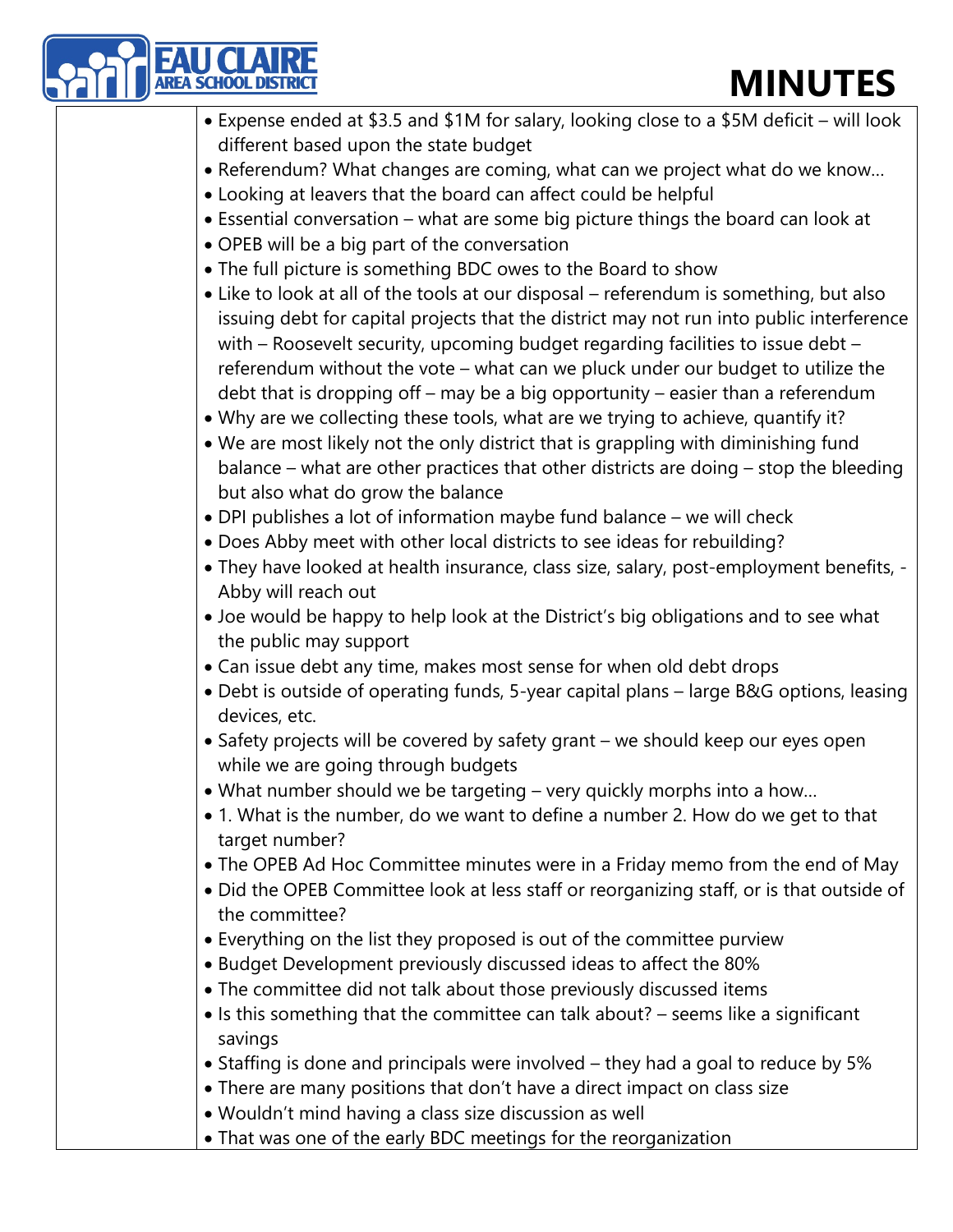| <b>EAU CLAIRE</b><br>AREA SCHOOL DISTRIC<br><b>MINUTES</b>                                                                                                                                                                                                                                                                                                                                                                              |
|-----------------------------------------------------------------------------------------------------------------------------------------------------------------------------------------------------------------------------------------------------------------------------------------------------------------------------------------------------------------------------------------------------------------------------------------|
| • Where did we land – in the class size – will be discussed on opening of school                                                                                                                                                                                                                                                                                                                                                        |
| report this fall.                                                                                                                                                                                                                                                                                                                                                                                                                       |
| • University experiences same issues – comes down to positions – fund balance is                                                                                                                                                                                                                                                                                                                                                        |
| centered around that - you can trim anywhere but it is the center                                                                                                                                                                                                                                                                                                                                                                       |
| . We have looked in the last years at everything not related to staffing, but we are to<br>the point that we have reduced everything in the 20% now we need to look at the<br>80%                                                                                                                                                                                                                                                       |
| • People are 80% of your budget you have to look there unfortunately<br>• Is this a reorganization or cuts? Or a little of both?                                                                                                                                                                                                                                                                                                        |
| • Coaches, SEAs, tough to keep them engaged and they aren't happy with their<br>compensation, but the questions go beyond the budget                                                                                                                                                                                                                                                                                                    |
| • Do we need to take a broader look at how it is structured?                                                                                                                                                                                                                                                                                                                                                                            |
| • Big picture are we happy with keeping Fund Balance at 15% and here is the reason<br>why                                                                                                                                                                                                                                                                                                                                               |
| • SEAs come with legal requirements to meet IEPs number and are driven by IEPs.<br>There is a matrix that DPI has created                                                                                                                                                                                                                                                                                                               |
| • Why do we have so many special cases and why is it growing?                                                                                                                                                                                                                                                                                                                                                                           |
| • SPED population is 13-14% - behaviors have been increasing, but population has<br>been flat                                                                                                                                                                                                                                                                                                                                           |
| • Each IEP dictates a number of minutes                                                                                                                                                                                                                                                                                                                                                                                                 |
| • New Labor market policy for salaries - looking at positions, before it is posted, what<br>would it look like to have a review, as of right now is this essential or nonessential<br>to the operations of the district?                                                                                                                                                                                                                |
| • Decreases the impact on an individual staff by cutting, but impact would be<br>adjustment to fill the gap when they leave                                                                                                                                                                                                                                                                                                             |
| • Is there a standard process for that? – we could entertain to look at that holistically                                                                                                                                                                                                                                                                                                                                               |
| • From experience depending on the timing of a vacancy we may opt to fill with long<br>term sub while we think about what to do with that job opening, do we look at<br>every job, cannot speak to that, goal of district and HR is to do things through<br>attrition and not lay people off                                                                                                                                            |
| • Staffing reductions, can we do this through attrition - always number one question<br>• Fund balance objective? List of bigger picture ideas? Start working this list                                                                                                                                                                                                                                                                 |
| • How many positions need to be changed or eliminated to reach the target? As a<br>process, terrible decision to have top down or competitive, grass roots bottom up,<br>people working together cooperatively - between groups or buildings -<br>understanding – if it's all about personnel, kind of think it is, we do a lot building to<br>building, how much is grass roots?                                                       |
| • Engaging staff is very important - make people aware of the situation that we are in<br>as a district politically still - Evers will change - budget is status quo we won't be<br>in a different position in the near future, important for people to know, thoughts of<br>things that could happen gives people false hope and those things haven't<br>happened and staff need to know we have impossible horrible decisions to make |
| • What are the levers Board Members can push - staff involved is important                                                                                                                                                                                                                                                                                                                                                              |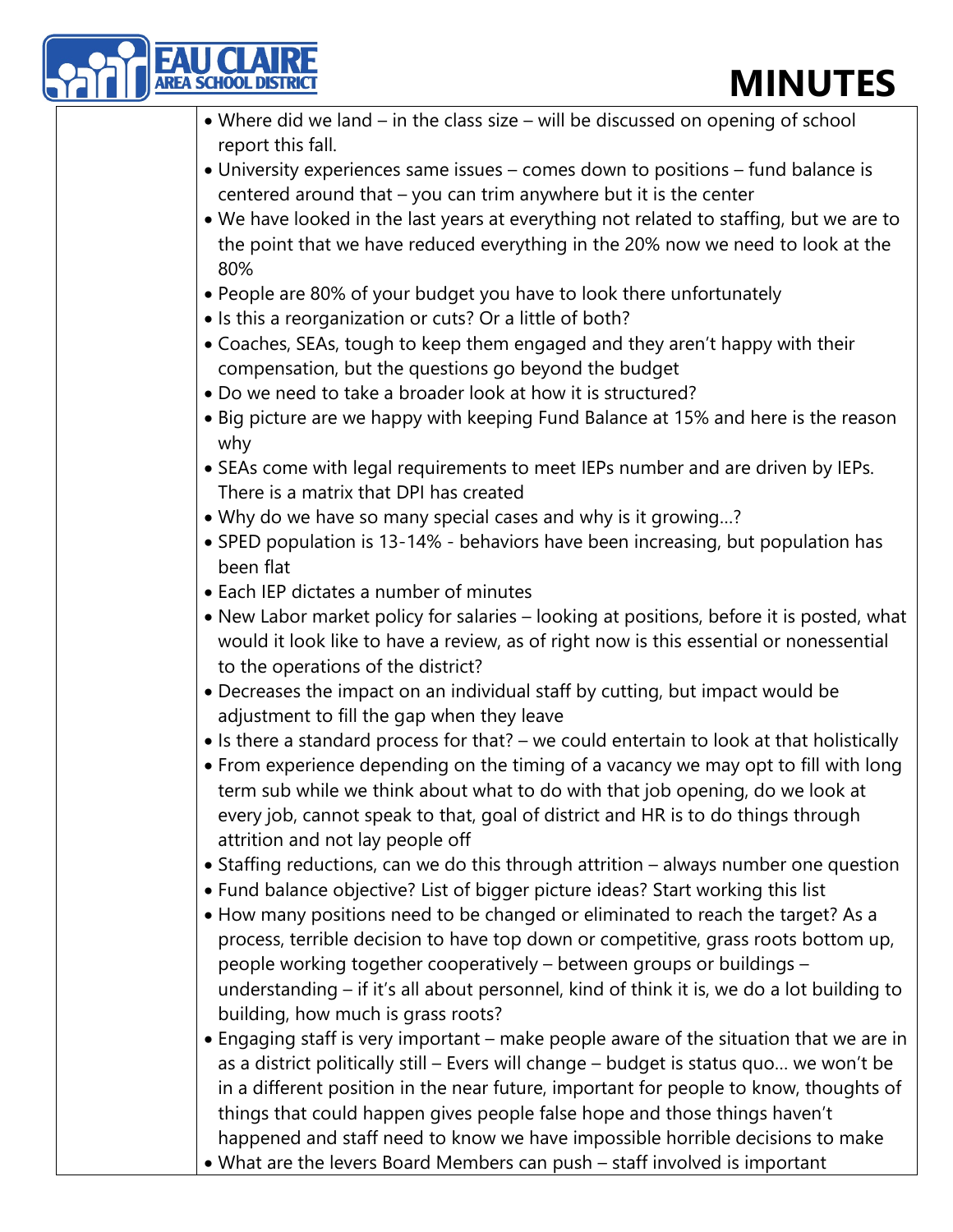|                   | <b>LAU CLAIRE</b><br>REA SCHOOL DISTRICT<br><b>MINUTES</b>                                     |
|-------------------|------------------------------------------------------------------------------------------------|
|                   | • Do we agree we should make a list? And make time to work through the list                    |
|                   | • Time is now! If not us who!?                                                                 |
|                   | • Board – review of fund balance policy – what does it mean for adequate fund                  |
|                   | balance?                                                                                       |
|                   | • Can we get a trend of the fund balance updated with projections?                             |
|                   | • Is there a running list?                                                                     |
|                   | • August - Abby connect with other district workers and School Board Members                   |
|                   | connect with other Boards                                                                      |
|                   | . Who at which districts can we talk to and what is the budget conversation?                   |
|                   | • Abby will find out some districts to reach out to                                            |
| 3. Continuing     | • Reminder of the things that are budget impact for the 80% and included if it was             |
| <b>OPEB</b>       | targeted or equitable. Almost all ideas are targeted toward some group that is                 |
| <b>Discussion</b> | benefiting from the budget item                                                                |
|                   | • Salary Freeze is really the only thing that is equitable across the board and it is          |
|                   | unfavorable between staff and School Board                                                     |
|                   | • Reminder of Charge of OPEB Committee                                                         |
|                   | • Items that were included in the charge, the committee decided most were no                   |
|                   | change                                                                                         |
|                   | • The implementation dates are the committee recommendations, School Board                     |
|                   | could do something different                                                                   |
|                   | • Rank 1 - Shift HRA Contribution Date - Implement - July 1, 2020                              |
|                   | • Rank 2 - Earn HRA like Married Couples - Implement - January 1, 2020                         |
|                   | Each employee needs to complete wellness in the calendar year for the following<br>fiscal year |
|                   | • Rank 3 – No HRA contribution for retirees after retirement – July 1, 2021                    |
|                   | Right thing to do to give people adequate notice                                               |
|                   | • Rank 4 – Grandfather based upon meeting eligibility instead of fixed date – only if          |
|                   | implement changes to OPEB                                                                      |
|                   | Let employees keep working - do not force out                                                  |
|                   | There are obvious positives, but what are the negatives?                                       |
|                   | One challenge is what is the firm date of what you need to retire and tracking                 |
|                   | multiple people with different dates                                                           |
|                   | Costs linger for a longer period of time - unpredictable                                       |
|                   | Could work for 10 more years and the liability of the benefit grows, flip side, we             |
|                   | would pay the benefit after retirement for less years because there are less years to          |
|                   | Medicare eligibility                                                                           |
|                   | Can we put an end date on there you can stay, but only for 5 more years?                       |
|                   | Would they be frozen at the 5-year time - or is there a cap on the amount you can              |
|                   | go out with? Committee didn't talk about that, they just wanted to let people the              |
|                   | option to decide when they can go                                                              |
|                   | BDC wants to be neutral in pushing people out or making them stay                              |
|                   | Retirement buyout has been successful at the university - was surprised at the                 |
|                   | number of people who took advantage at UWEC                                                    |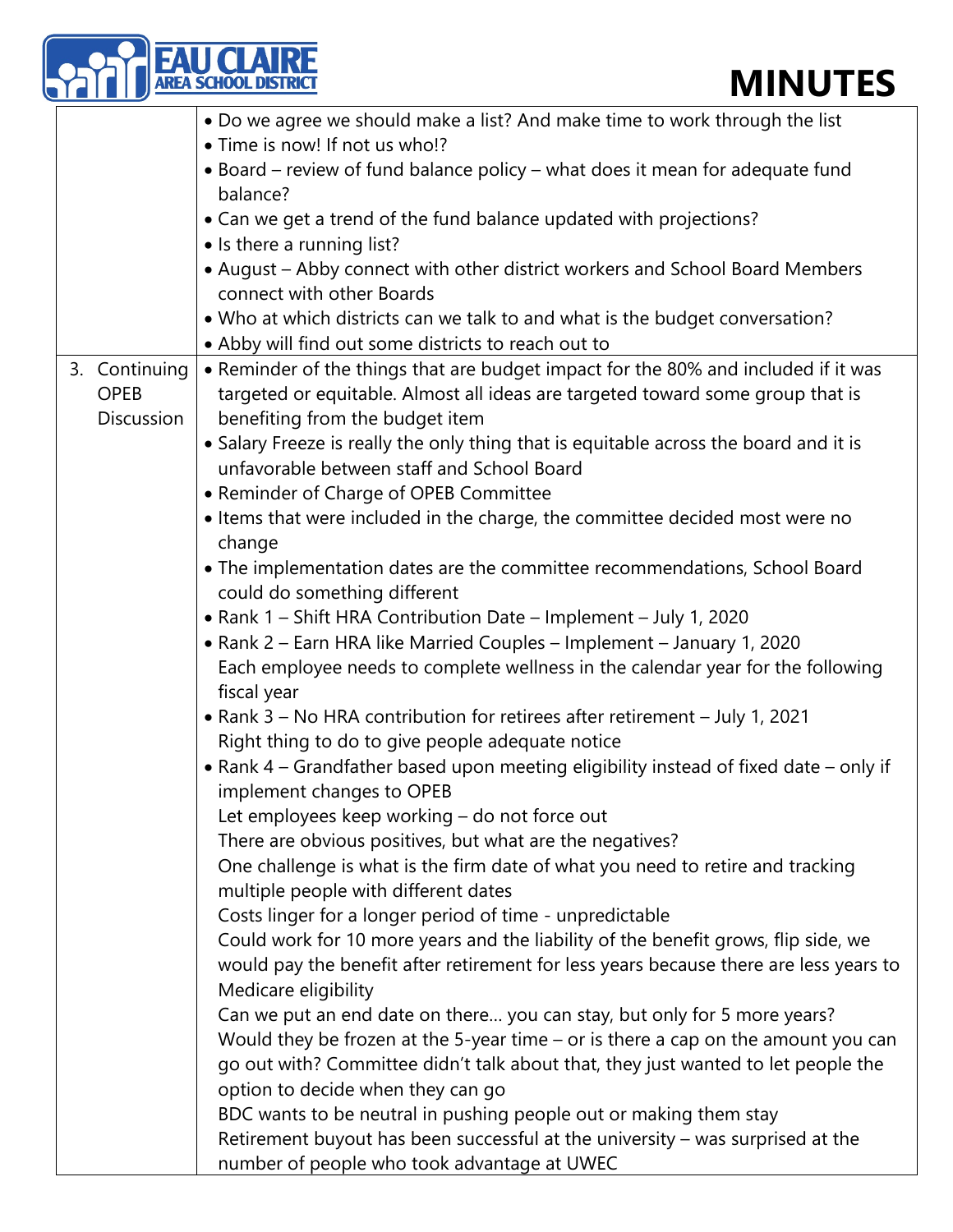|                    | <b>MINUTES</b>                                                                                                                                                                                                                                                                                                                                                                                                                                                                                                                                                                                                                                                                                                                                                                                                                                                                                                                                                                                                                                                                                                                                                                                                                                                                                                                                                                                                                                                                                                                                                                                                                                                                                                                                                                                                                                                                                                                                                                                                                                                                                                                                                                                                                                                                                                                                                                                                                            |
|--------------------|-------------------------------------------------------------------------------------------------------------------------------------------------------------------------------------------------------------------------------------------------------------------------------------------------------------------------------------------------------------------------------------------------------------------------------------------------------------------------------------------------------------------------------------------------------------------------------------------------------------------------------------------------------------------------------------------------------------------------------------------------------------------------------------------------------------------------------------------------------------------------------------------------------------------------------------------------------------------------------------------------------------------------------------------------------------------------------------------------------------------------------------------------------------------------------------------------------------------------------------------------------------------------------------------------------------------------------------------------------------------------------------------------------------------------------------------------------------------------------------------------------------------------------------------------------------------------------------------------------------------------------------------------------------------------------------------------------------------------------------------------------------------------------------------------------------------------------------------------------------------------------------------------------------------------------------------------------------------------------------------------------------------------------------------------------------------------------------------------------------------------------------------------------------------------------------------------------------------------------------------------------------------------------------------------------------------------------------------------------------------------------------------------------------------------------------------|
|                    | We have the earned service benefit in the Scenarios that is very similar<br>• Rank 5 - Lock insurance rate at year of retirement instead of year after -<br>Implementation - July 1, 2021<br>Difference in 5 years caps have grown between \$15,000 and \$28,000<br>Are the ones at the end of the list more contentious items - committee was very<br>comparable for these - see minutes for others that committee didn't want to bring<br>forward<br>• Rank 6 – Modification of cap based on individuals actual need – implementation –<br>January 1, 2021<br>Sustainable, predictable, doesn't account for any life changes, marriage or death in<br>family<br>Why was this not higher ranked, seems like a no brainer?<br>Is there a downside?<br>• Rank 7 & 8 - locking insurance rate at 3% or 5% rate - implementation - July 1,<br>2024<br>Do we start to see savings immediately? 3% lock was \$2M over 30 years and 5%<br>lock was \$425K over 30 years - Provides predictability but not savings<br>• Rank 9 – Grandfather on years of service instead of age and years of service –<br>implement only if change to OPEB<br>• Other items brought forward - changes to bridge contributions, review OPEB<br>minutes, implementing scenarios that were previously discussed<br>• What about for Monday night's Board meeting!?<br>• Bring – all recommendations forward to full board – none raise a red flag, what<br>does this mean for OPEB if anything, answer maybe it is independent<br>• Locking in at 5% may buy us a year in the long scheme of things, kicking can down<br>the road, 2 options, cut it or kick down road, we are cutting it, but it is a minimal<br>impact to staff in regards to A, B, C, B1, are we delaying the inevitable? May be the<br>end may not be<br>. We as a board have looked at and discussed the other options, the board hasn't<br>seen these ideas yet, feeling is to have that presentation as the next step, just<br>having a discussion on these 9 recommendations will be a substantial report, a<br>chance for board to get these recommendations<br>· Good to be prepared for the question What about OPEB?<br>• Dates of the meetings from the committee<br>• Framing of this in the way of the fund balance question and the bigger picture<br>• Fundamental question – on fund balance – great to start with that<br>. Would the OPEB committee be willing to keep meeting? |
|                    | . What if their charge starts to evolve into more?<br>• Nothing is off the table, but we know we need to make changes to affect the Fund<br><b>Balance</b>                                                                                                                                                                                                                                                                                                                                                                                                                                                                                                                                                                                                                                                                                                                                                                                                                                                                                                                                                                                                                                                                                                                                                                                                                                                                                                                                                                                                                                                                                                                                                                                                                                                                                                                                                                                                                                                                                                                                                                                                                                                                                                                                                                                                                                                                                |
| 4. Proposal<br>for | • Estimated the costs for the proposal<br>• \$265,080 on products for one year                                                                                                                                                                                                                                                                                                                                                                                                                                                                                                                                                                                                                                                                                                                                                                                                                                                                                                                                                                                                                                                                                                                                                                                                                                                                                                                                                                                                                                                                                                                                                                                                                                                                                                                                                                                                                                                                                                                                                                                                                                                                                                                                                                                                                                                                                                                                                            |
|                    |                                                                                                                                                                                                                                                                                                                                                                                                                                                                                                                                                                                                                                                                                                                                                                                                                                                                                                                                                                                                                                                                                                                                                                                                                                                                                                                                                                                                                                                                                                                                                                                                                                                                                                                                                                                                                                                                                                                                                                                                                                                                                                                                                                                                                                                                                                                                                                                                                                           |